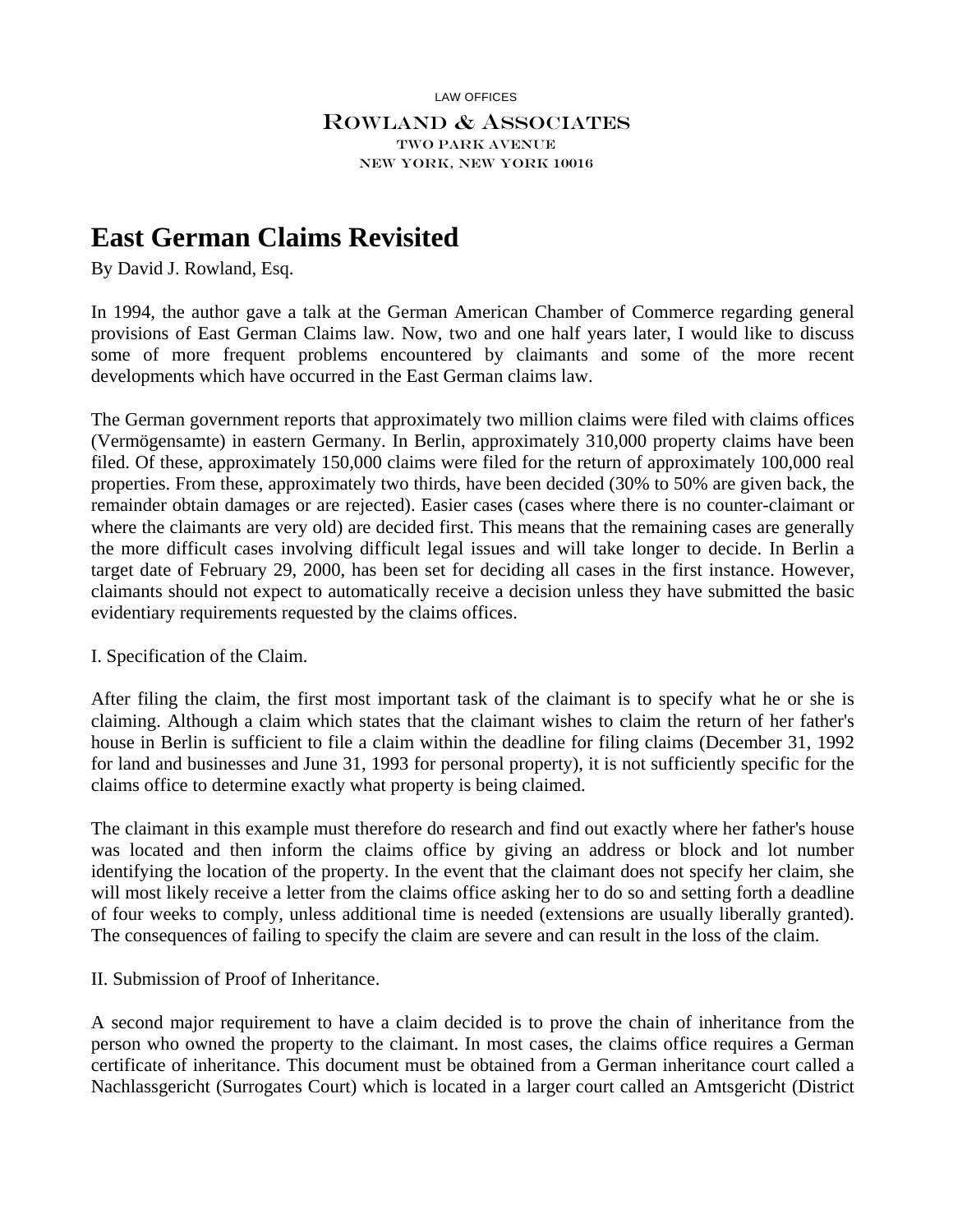## Court).

In order to obtain a certificate of inheritance, a notarized application/affidavit must be submitted to the German Nachlassgericht where the property is located (the applicable court may vary depending on the facts of each case). If made outside of Germany, the application/affidavit is usually prepared at a German Consulate by a German Consular official. It consists of a statement of the facts surrounding the right of inheritance including the names and relationship of the heirs to the testator, what law is applicable, and whether the right of inheritance devolves by way of testamentary disposition or by way of intestacy.

The application/affidavit should be supported by either original or certified copies of documents including death certificates, birth certificates, wills and other relevant documentation (court order changing name, ect.) together with a certified German translation of each document not in the German language. Obtaining the relevant documentation and assembling all of the facts regarding this application is often a difficult and onerous, albeit necessary, task. Often it requires obtaining documents which may have been lost or destroyed in the war or documents which are logistically difficult to obtain because they are located in former communist countries. In the event that the documents can no longer be located, the applicant should obtain a certificate from the local authorities that the document can no longer be located. Usually this together with the affidavit is sufficient proof for the German inheritance court.

Once the application/affidavit has been prepared by the German consular official, the German consular official contacts the applicant and a meeting is scheduled for the signing of the application/affidavit (where several heirs are involved, one applicant may make the application on behalf of all of the heirs). At this meeting, the German consular official reads the prepared application/affidavit to the applicant and asks the applicant if the facts stated in the application are correct. After affirming this or upon making any necessary corrections, the applicant then signs the application/affidavit and the German consular official notarizes the signature of the applicant.

Upon the completion of the application/affidavit, it is sent together with supporting documentation to the German Nachlassgericht closest to where the property is located (different jurisdictional rules may apply on a case by case basis). The inheritance court will then correspond with the applicant or her attorney and will pose any relevant questions which may have been overlooked in the application. When all questions have finally been answered to the courts satisfaction, and relevant documents submitted, a certificate of inheritance or Erbschein will be issued. The Erbschein should then be submitted by the claimant to the claims office together with a letter giving the claim number.

Many claimants do not understand the necessity of obtaining a German Erbschein and instead submit a copy of a will in English to the claims office. Although, such documentation may be sufficient for informal proceedings, it is not sufficient for the German claims proceedings. The reason for this is that German property claims often involve the actual return of valuable property, such as real estate, which must be strictly proven and which often involves complicated conflicts of law questions.

Normally, the claims office will not even begin to work on a claim unless the claimant has submitted an Erbschein to prove her right to make a claim. The submission of an Erbschein is thus essential to the claims process and many claimants who fail to submit an Erbschein are frustrated in their claims.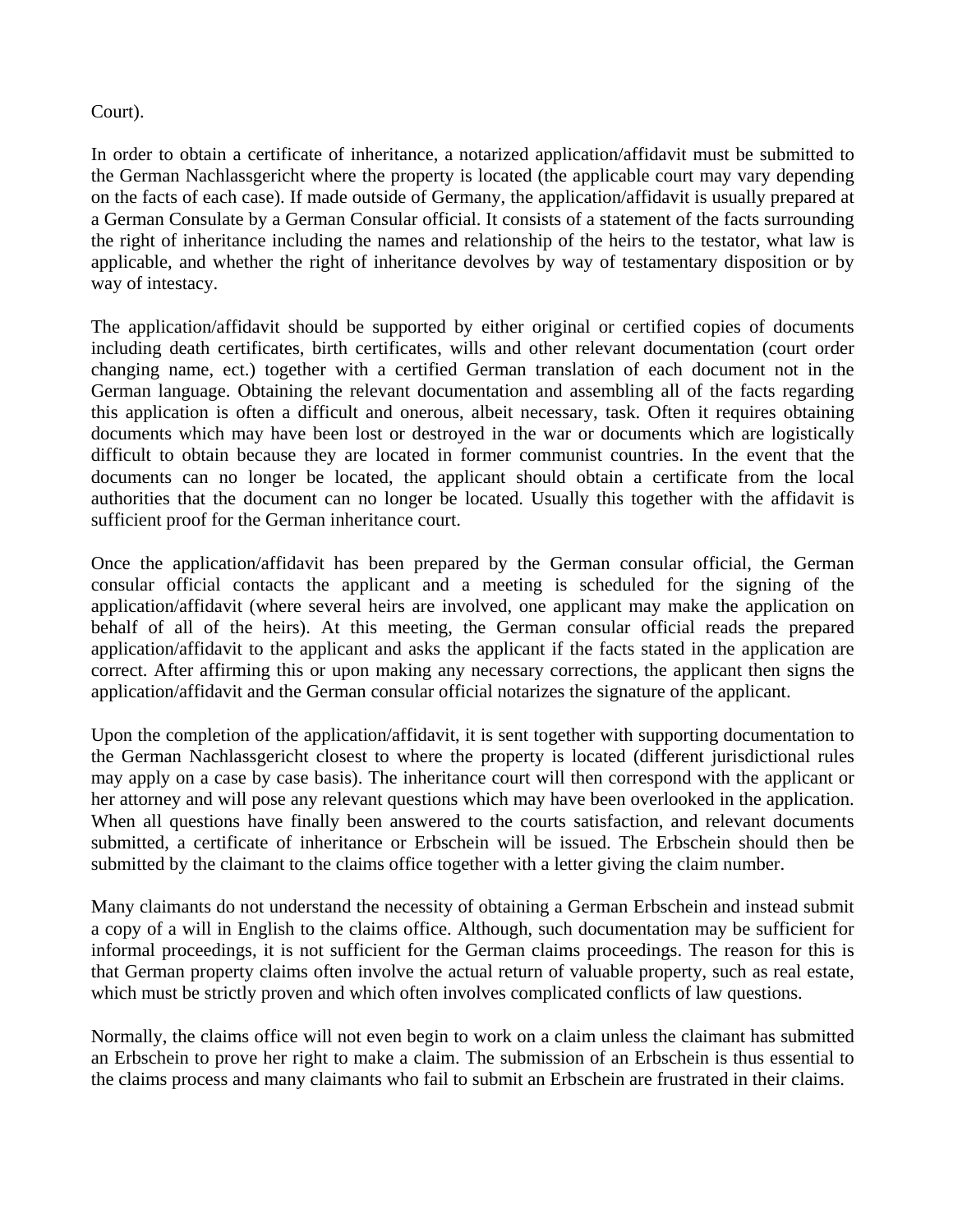If no Erbschein has been submitted to support the claim, the claims office may write to the claimant and set a deadline for the submission of this proof of inheritance. Failure to submit the Erbschein within the deadline set by the claims office may also lead to the loss of the claim, however extensions are liberally granted and, if the Erbschein has been applied for, the pendency of the application usually stays the deadline as long as the claims office has been informed that the application has been made.

III. Supporting Documentation: Expedition of the Claim.

Once the claim has been specified and German certificate of inheritance has been submitted, the claimant has fulfilled the basic requirements of the claims process. From this point the claims office will, in theory, automatically process the claim. However, a claimant or her attorney would be well advised to help the claims office by researching the land records (in the case of real property) or obtaining old balance sheets (in the case of a corporation) to assist the claims office in its research task. In the case of real estate, certified copies of the land records (Grundbuch) and any contracts or other records which show the way the property was lost should be obtained and submitted to the claims office.

The claimant may also help her cause by submitting an application to have the claim decided on a priority basis. Normally claims are decided by number. When the claim is filed, a number is assigned based upon when the claim was received (lowest numbers to those first received). When the claim number comes up, the case becomes active and is given to a case worker who begins to work on the claim. By submitting an application to have the case decided on a priority basis, if approved, the claimant may jump the line and have her claim assigned to a case worker. However, in order to do this the requirements for such an application must first be met. These include the following:

 1. Submission of all certificates of inheritance necessary to prove the chain of inheritance from the original owner.

- 2. Submission of certified copies of relevant documents such as land records and contracts.
- 3. Absence of competing claims for the same property.
- 4. Representation of all heirs by one individual or one attorney (not always enforced).

An application for a priority decision is most effective when it includes a statement of the relevant facts and applicable law and when it is supported by certified documents (Erbscheins, land records, ect.). The better organized and complete the application is, the less work there is for the case worker and the more likely the claim will be worked on in an expedited fashion. Even if all of the above requirement are not met, it is still advisable to make such an application because it prepares the case to be worked on when it is finally assigned to a case worker. However, even when a priority application has been made and the claim has been assigned to a case worker, delays will still occur because the case worker has the obligation to double check land record information and to obtain information and make calculations regarding investments and mortgages on the property.

#### IV. Conflicting Claims.

#### A. Jewish Claims.

Most American claimants are Jewish and Jewish claims are usually assigned to case workers on a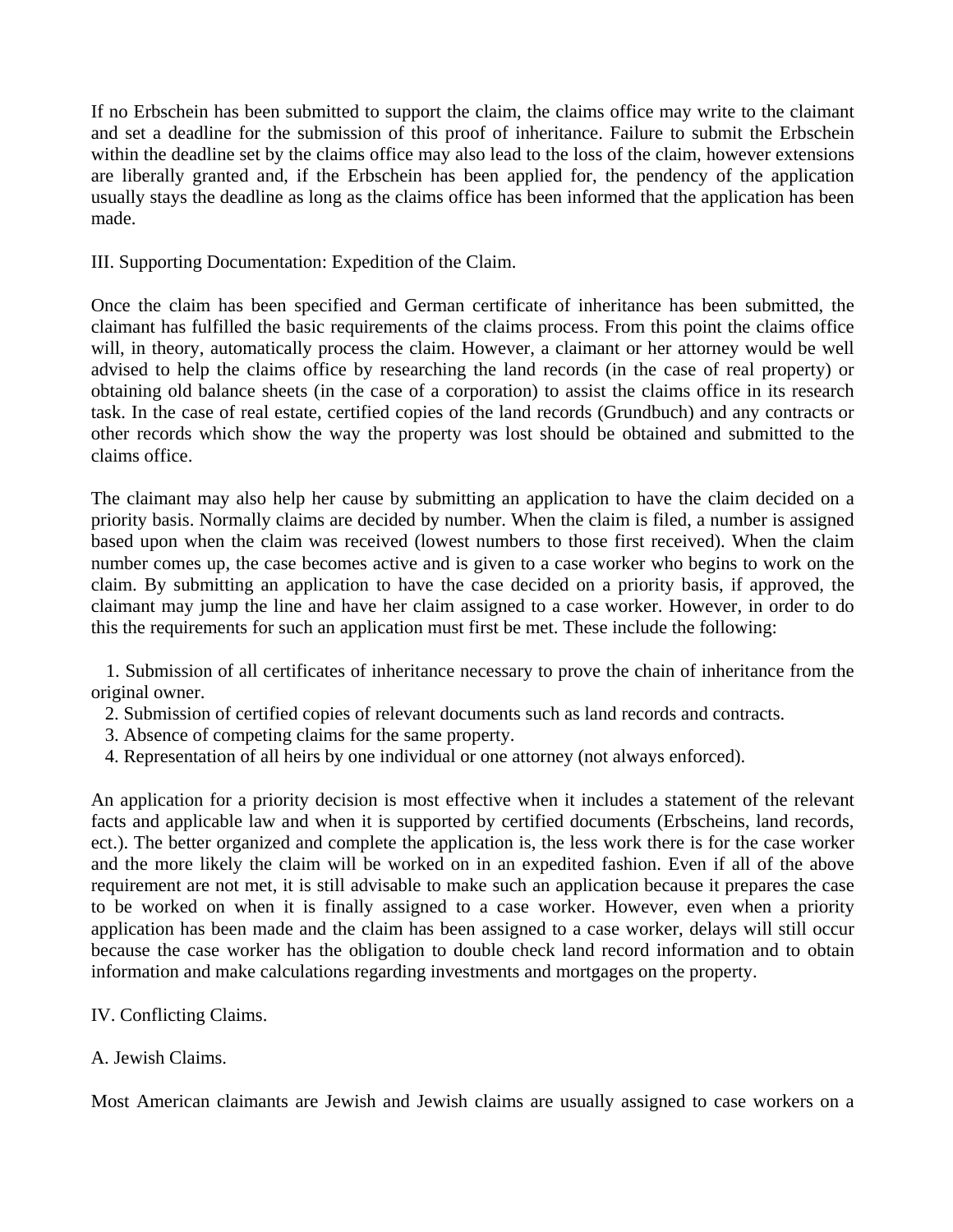priority basis. Large claims offices, such as in Berlin, have created special departments to handle Jewish claims to insure that they are worked on in an expedited manner. However, Jewish claimants are not the only claimants permitted to file claims, and the heirs of claimants who purchased properties from Jews may also claim the return of such property or may be the current legal owner of such property.

Although presumptions under German claims law strongly favor Jewish claimants, a conflicting claim will cause delays by preventing a claim from being handled on an expedited basis. In addition, even when a case with a conflicting claim is worked on and eventually decided in the Jewish claimants favor, the other claimant may still appeal the decision, thus delaying the return of the property. This is a typical tactic to try to obtain a settlement from the frustrated claimant who does not wish to wait until the appeal is decided.

B. Bona Fide Purchaser During the East German Period.

Another very difficult conflict occurs where a property lost by a Jewish person during the Nazi period is later bought by a bona fide purchaser during the East German period. Such a case pits the very valid claim of the Jewish person who lost the property due to persecution against the social necessity of not displacing innocent purchaser's during the East German period from their homes. Such cases are perhaps the most difficult which occur under the claims law because at one party will most certainly not be happy with the ultimate outcome.

In such cases the claims law permits the property to be taken away from the bona fide purchaser and given back to the Jewish claimant only in those cases where the sale was indeed not bona fide because special influence was used to obtain the property. A good example of this would be where a high communist party official used his special position to obtain a particularly choice property.

However, most such cases involve a normal family which purchases the property during the East German period. In such cases, the return of the property is ruled out and the Jewish claimant must be satisfied with an award of damages.

C. Conference on Jewish Material Claims Against Germany.

Conflicting claims may also arise for other reasons. Under the claims law (Vermögensgesetz), the right to claim property lost by Jews killed in the Holocaust with no surviving heirs is assigned by law to the Conference on Jewish Material Claims Against Germany (JCC). The JCC is an umbrella organization with Jewish organizations as members. It is incorporated and has offices both in the United States and in Germany. In order to insure that it has claimed the property of Jews who were killed in the Holocaust with no heirs, the JCC has filed claims for almost all property owned by Jewish persons in eastern Germany.

The claims offices generally regard claims made by the JCC as non-competing claims with respect to claims filed by the actual Jewish heirs. Therefore a claim made by the JCC normally should not prevent a claim from being decided on a priority basis. However, the almost universal claim filings made by the JCC sometimes lead to conflicts with the actual heirs. In particular heirs who filed claims after the filing deadline find that the JCC is entitled to the return of property in the place of the actual heirs. In these cases the JCC has created a "Good Will" fund from which they pay part of the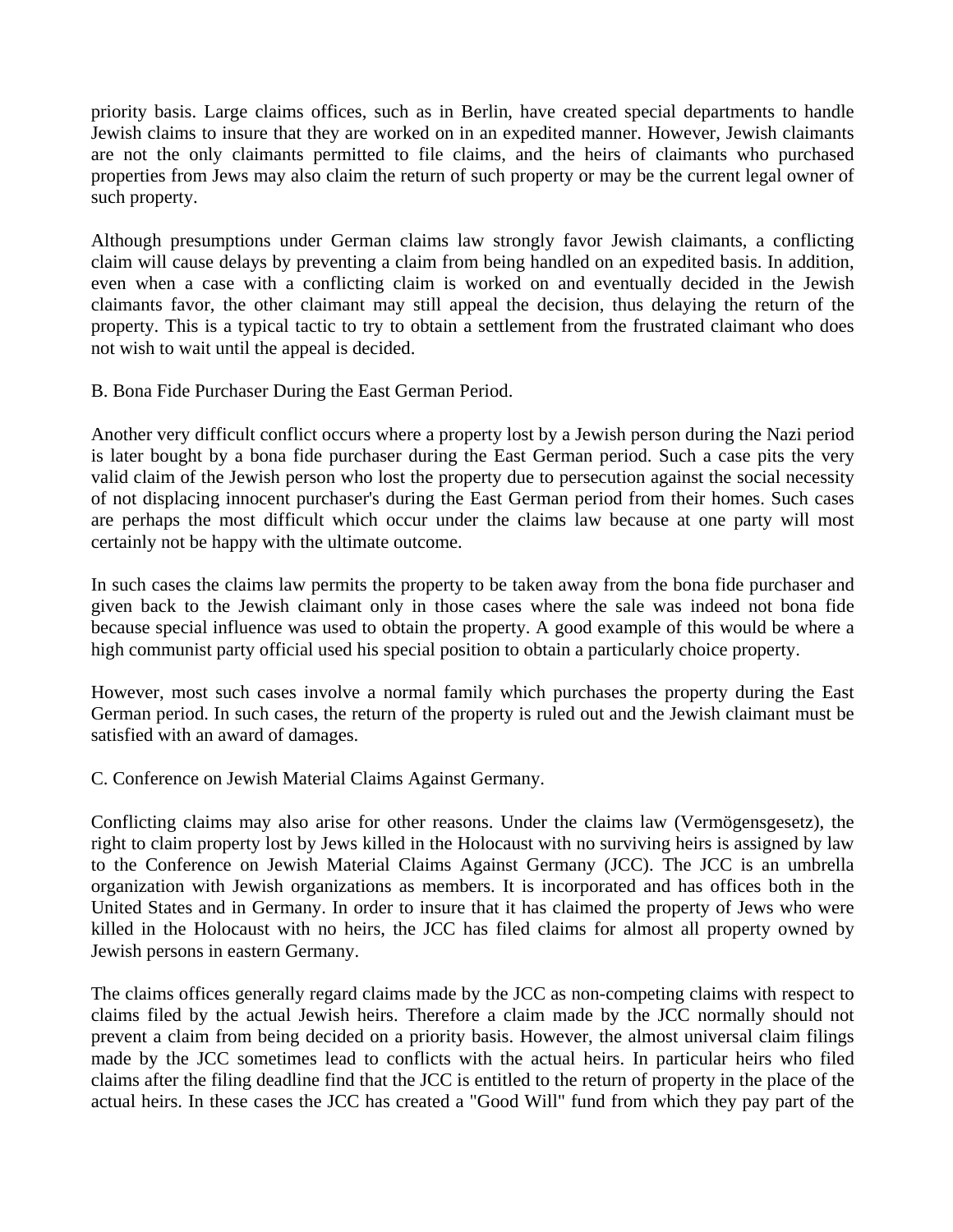money received to the actual heirs. However, the failure of the JCC to pay the full amount of the proceeds of these claims to the actual heirs has led to some conflicts.

Despite this drawback, the JCC serves a vital function in the claims process by claiming property which might otherwise fall to the German government or to persons who improperly benefited from the injustices of the Nazi period.

D. Foreign Claims Settlement Commission.

A frustrating conflict sometimes arises when claimants had previously claimed the loss of property located in eastern Germany at the Foreign Claims Settlement Commission in Washington, DC. During the East German period, the U.S. Government, Treasury Department, set up the Foreign Claims Settlement Commission (the "Commission") to receive and decide claims regarding property lost in the German Democratic Republic (East Germany). The Commission decided these claims and awarded a US Dollar amount for valid claims. However, the German Democratic Republic refused to recognize or pay the awards and they remained dormant until the Federal Republic of Germany agreed to pay the awards with limited interest after Germany was reunified in 1989. Under this agreement, signed in Bonn on May 13, 1992, claimants who were granted awards by the Foreign Claims Settlement Commission and who also filed a claim under the German claims act (Vermögensgesetz) were required to choose between these two claims proceedings by December 31, 1992. If the claimant failed to make the election on or before December 31, 1992, she is deemed to have elected the US settlement award and may not pursue the claim in Germany. Since the US settlement amount is based on a damages formula and does not include the right to obtain the return of the property and since the German claims law permitted the return of property where it was not otherwise ruled out, this led to drastic consequences for some claimants who were not fully aware of the consequences of a failure to make the election.

To give an extreme example, a claim for a property today worth millions, might have been settled for a few thousand dollars if the claimant failed to make the election on time. The Foreign Claims Settlement proceeding may thus become a trap for the unwary and although it is possible to appeal the election, the reversal process is cumbersome and the chances of reversal slim.

V. The Decision Process: Return of Property or Damages.

Once the claim has been assigned to a case worker and all German certificates of inheritance and other documentation have been submitted, the case worker will review the claim. Often the case worker will request additional information and will write directly to the property management firm with manages the property and the current legal owner to obtain information regarding mortgages and investments made on the property.

Under the property claims law, property is to be returned to the claimants who lost it under duress or by other unlawful means, unless it not possible to return it due to intervening circumstances. Examples of such circumstances are as follows:

 1. Where the original property was destroyed and a new different building replaced the original structure.

2. Where the property was sold in a bona fide sale to a buyer during the East German period.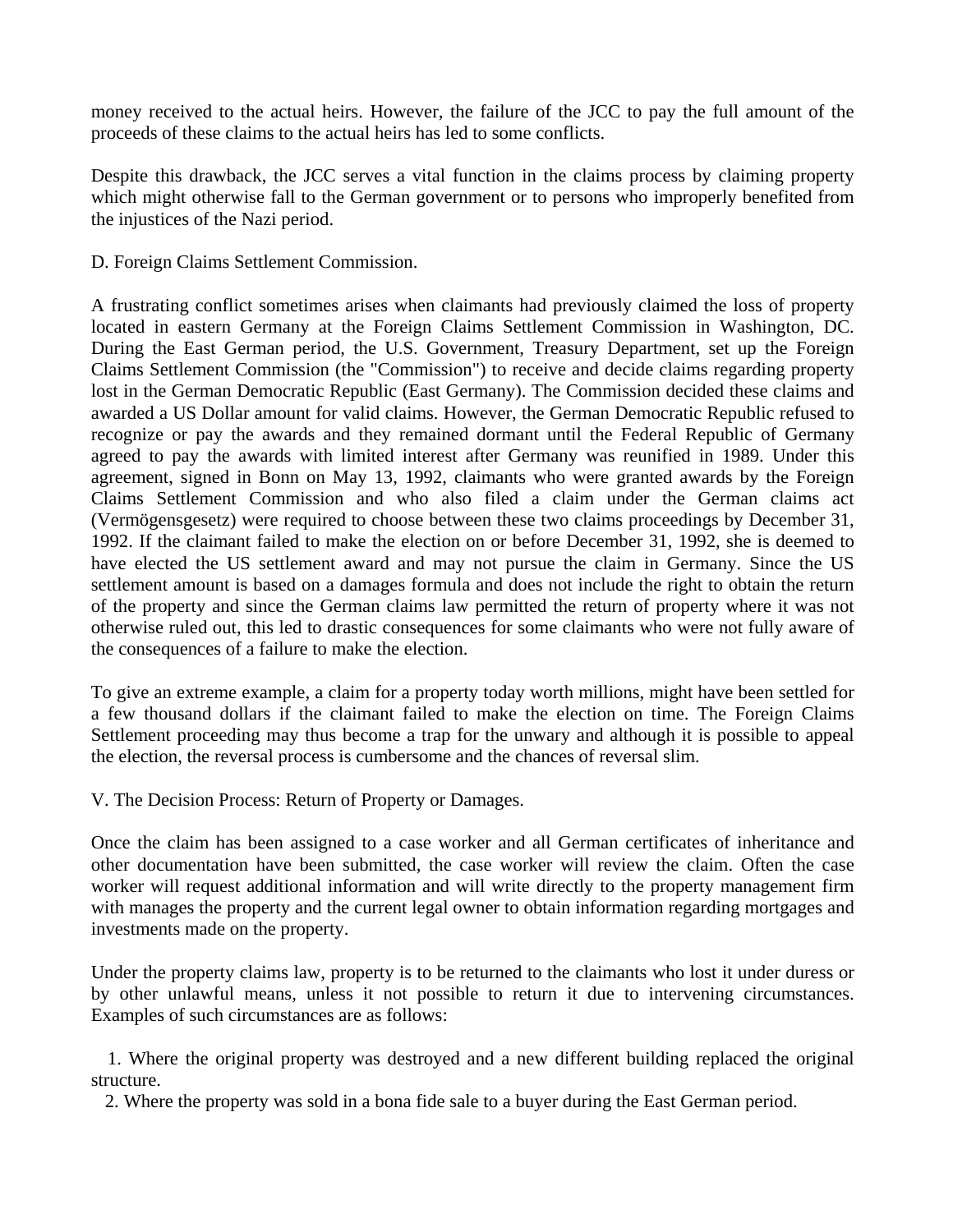3. Where there was a large investment in the property, the use of the property changed, and the property is used for public purposes (i.e. schools, public housing, public offices).

 4. Where the original property was substantially destroyed, the property was taken in an eminent domain proceeding and rebuilt, and damages were awarded during the East German period to compensate the owner (Aufbaugesetz).

The case worker will review land records and other information regarding the case and determine if the property was improperly taken from the claimant. Once this determination is made, the case worker will then determine if there are any grounds for ruling out the return of the property.

In the case where there are no grounds to rule out the return of the property, a proposed decision is drafted giving back the property. This will include the facts of the case, the legal reasoning and a complicated calculation of pre-reunification debts against the property which must be paid off prior to the decision becoming final and binding. Assuming there are no objections to the proposed decision, a final decision is then issued and, after pre-reunification debts are paid off and a thirty day period expires

without an appeal, the decision returning the property becomes final and binding. The claims office then applies directly to the land records office to have the claimant inscribed as the owner in the land records.

In the case where the claims office determines that the claimant is entitled to a positive decision, but there are sufficient grounds to rule out the return of the property, the case worker drafts a proposed decision deciding that the claimant is entitled to damages. Assuming that there is no objection, the claims office will then issue a decision that the claimant is entitled to a damages award. After becoming final and binding, the decision is then sent to the Oberfinanzdirektion (a financial accounting office) for a determination as to the amount of damages to be awarded. For Jewish persecution cases, damages are based on a formula of four times the 1935 tax assessed value (Einheitswert) minus some deductions for mortgages and previously paid out awards. For property lost in the East German period, a different damages formula is used which takes into account the kind of use of the property. The amount awarded in these cases is generally lower than the amount awarded in Jewish persecution cases.

#### VI. Investment Law.

Because of the necessity to encourage business development in eastern Germany and because of the uncertainty of title to property where claims have not yet been decided, the German government passed an investment law with respect to property whose title had not yet been decided (Investitionsvoranggesetzt). Under the terms of this law, entities who desire to purchase a specific property for investment purposes may do so by first submitting an investment plan and having the plan approved in an investment proceeding. The entrepreneur first creates a plan detailing the nature and amount of the investment, the number of jobs created and the price to be paid for the property.

The claimant is also given the opportunity to make her own investment plan and, if seriously made, the claimants plan is given priority consideration. However most claimants do not wish to become involved in investments in Germany and therefore do not object to the investment plan except to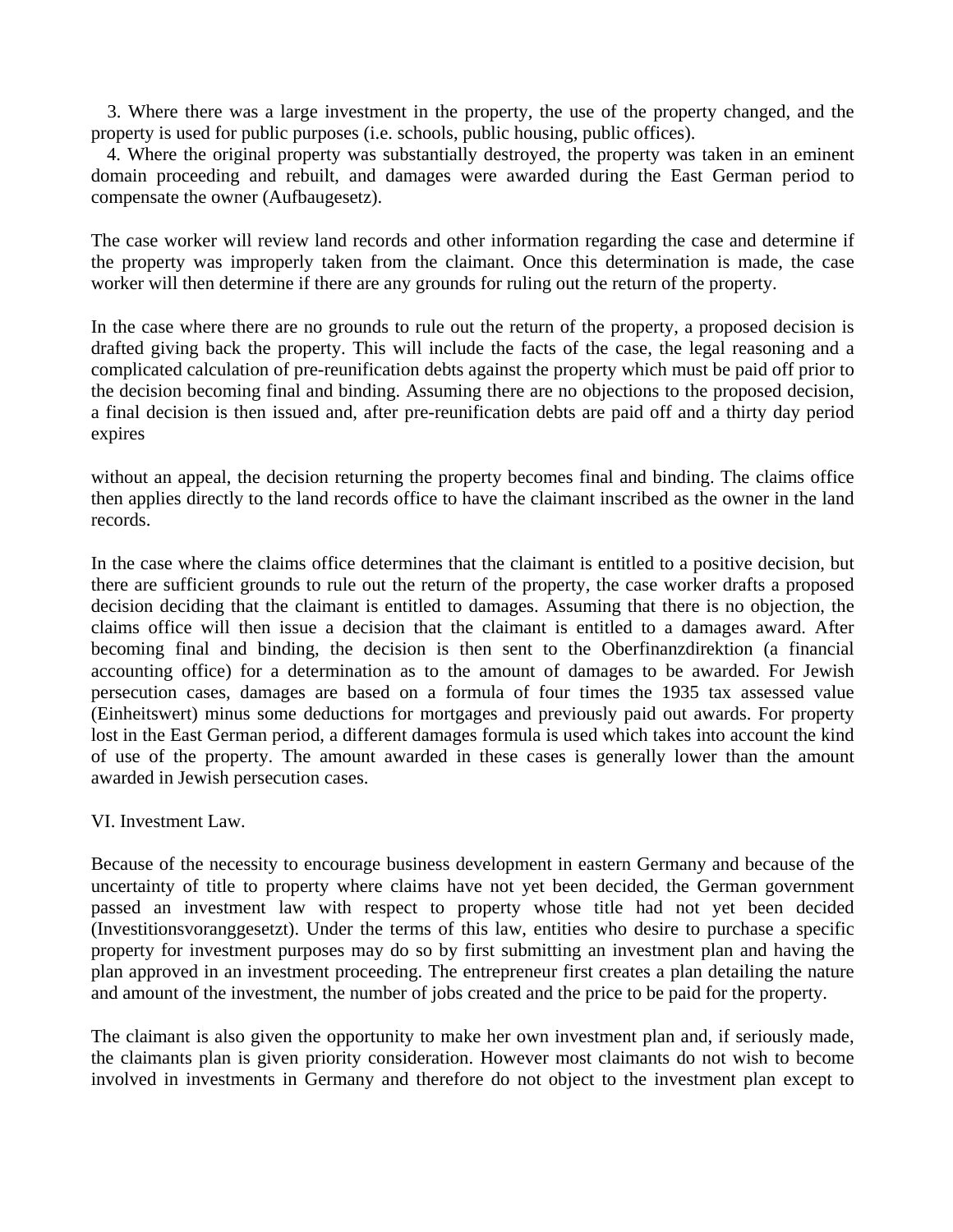insure that the price offered for the property is fair.

After all investment plans are submitted, they are considered by the local authorities and a final decision is made accepting one of the plans. The accepted investor then has the right to purchase

the property for the fair market price and the money from the purchase is held in an escrow account until the claim is decided. When the claim is decided, the claimant has the right to receive the purchase money held in escrow and to bring suit against the local authorities if they sold the property for less than the fair market price. The fair market price is usually proven by obtaining certified appraisals from licensed appraisers.

The investment proceeding in theory does not harm the claimant, since they have the right to receive the fair market value of the property. However, since the claimant does not have the right to own the property and test the price on the market, there are some disadvantages to the claimant. These are balanced against the social advantages of putting the properties to economic use while the claim is being decided.

VII. Claims for Properties Along the Former Berlin Wall.

One anomaly in the claims process involves properties located on the former border of East and West Germany including properties located along the former Berlin Wall (so-called "Mauergrund-stücke"). These properties were generally taken under an eminent domain proceeding by the East German government under the East German Defense Law ("Verteidigungsgesetzt"). Under this proceeding the East German government determined a compensation for each property which was generally lower than the mortgages on the property. The mortgages were then written off, however the ownership of the property then fell to the East German government. Under the current claims law (Vermögensgesetz) claims may only be made for properties which were lost due to a discriminatory taking or which were taken without compensation. Thus, most Jewish owned properties along the Berlin Wall fell under the current claims law, however there was no real compensation for non-Jewish properties expropriated for defense reasons during the East German period.

The German parliament long pondered the question of whether a special law should be enacted to compensate property owners who lost these border properties, especially in view of the historical significance of the former Berlin Wall. The German Parliament (Bundestag) recently enacted legislation to compensate these former property owners by either permitting them to repurchase the these properties for one quarter of their fair market value today or, in the case where it is not possible to permit the return of the property, to receive payment of three quarters of the fair market value of the property. The one quarter fair market value of the property not returned to the former owner is to be paid into a fund to be used to pay out compensation where the property can no longer be returned and for social projects in eastern Germany.

There is a claim filing deadline of January 31, 1997, for receipt of the claim in Germany. Claims should be filed at: Oberfinanzdirektion Berlin, Fasanenstrasse 87, 10623 Berlin, Germany or Bundesfinanzministerium, Grauerheindorfer Strasse 108, 53117 Bonn, Germany. Claims should specify the property as clearly as possible and should submit inheritance documents, land records, expropriation decisions, and street maps. Claimants who also filed a claim under the Vermögensgesetz should be cautious regarding the interaction of the two laws. Jewish claimants